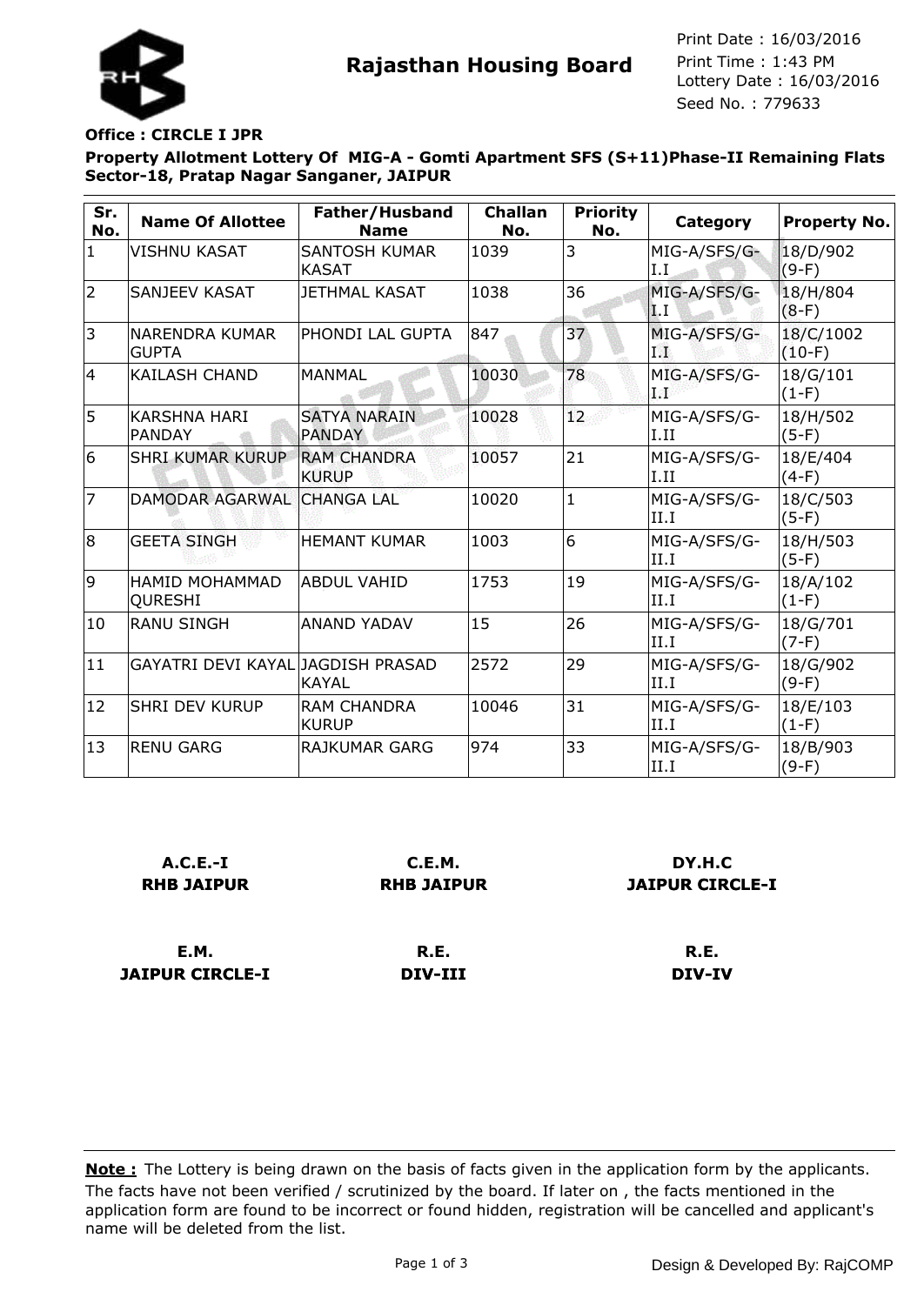



Seed No. : 779633 Print Date : 16/03/2016 Print Time : 1:43 PM

## **Office : CIRCLE I JPR**

**Property Allotment Lottery Of MIG-A - Gomti Apartment SFS (S+11)Phase-II Remaining Flats Sector-18, Pratap Nagar Sanganer, JAIPUR**

| Sr.<br>No. | <b>Name Of Allottee</b>                 | Father/Husband<br><b>Name</b>          | <b>Challan</b><br>No. | <b>Priority</b><br>No. | Category              | <b>Property No.</b>   |
|------------|-----------------------------------------|----------------------------------------|-----------------------|------------------------|-----------------------|-----------------------|
| 14         | <b>RADHA MOHAN</b><br><b>AGARWAL</b>    | <b>SATYA NARAYAN</b><br><b>AGARWAL</b> | 2260                  | 38                     | MIG-A/SFS/G-<br>II.I  | 18/E/601<br>$(6-F)$   |
| 15         | PRIYANKA SHARMA                         | DR. SHRAWAN LAL<br><b>SHARMA</b>       | 2574                  | 39                     | MIG-A/SFS/G-<br>II.I  | 18/G/703<br>$(7-F)$   |
| 16         | <b>MAHAVEER PRASAD</b><br><b>SHARMA</b> | <b>JAGDISH PRASAD</b><br><b>SHARMA</b> | 581                   | 42                     | MIG-A/SFS/G-<br>ТŴ    | 18/C/301<br>$(3-F)$   |
| 17         | <b>KRISHNA KANWAR</b>                   | <b>JAGAT SINGH</b>                     | 434                   | 45                     | MIG-A/SFS/G-<br>d Par | 18/G/1003<br>$(10-F)$ |
| 18         | <b>SHUBHAM ARORA</b>                    | <b>DEVENDRA KUMAR</b><br><b>ARORA</b>  | 981                   | 55.                    | MIG-A/SFS/G-<br>II.I  | 18/A/302<br>$(3-F)$   |
| 19         | <b>RENU AGARWAL</b>                     | <b>PAWAN AGARWAL</b>                   | 232                   | 57                     | MIG-A/SFS/G-<br>II.I  | 18/E/1102<br>$(11-F)$ |
| 20         | <b>ANSHUL</b><br><b>KULSHRESTHA</b>     | P K KULSHRESTHA                        | 1695                  | 68                     | MIG-A/SFS/G-<br>II.I  | 18/A/801<br>$(8-F)$   |
| 21         | <b>VINOD KUMAR</b><br><b>MANDHANA</b>   | <b>DWARKA DAS</b><br><b>MANDHANA</b>   | 975                   | 77                     | MIG-A/SFS/G-<br>II.I  | 18/D/103<br>$(1-F)$   |
| 22         | <b>SHUBHRA SETHI</b>                    | SHRIKANT SETHI                         | 2129                  | 97                     | MIG-A/SFS/G-<br>II.I  | 18/C/304<br>$(3-F)$   |
| 23         | <b>SANJAY SHARMA</b>                    | POORAN CHAND<br><b>SHARMA</b>          | 10056                 | 105                    | MIG-A/SFS/G-<br>II.I  | 18/A/904<br>$(9-F)$   |
| 24         | <b>ARPITA AGARWAL</b>                   | <b>MUKUND KAYAL</b>                    | 2575                  | 120                    | MIG-A/SFS/G-<br>II.I  | 18/G/201<br>$(2-F)$   |
| 25         | KAILASH CHAND<br><b>RAJAWAT</b>         | SITARAM RAJAWAT                        | 2179                  | 7                      | MIG-A/SFS/G-<br>II.II | 18/F/103<br>$(1-F)$   |
| 26         | <b>RAJESH KUMAR</b><br>VERMA            | DEVI LAL VERMA                         | 2484                  | $\overline{4}$         | MIG-A/SFS/G-<br>IV    | 18/E/401<br>$(4-F)$   |

| $A.C.E.-I$        | C.E.M.            | DY.H.C                 |
|-------------------|-------------------|------------------------|
| <b>RHB JAIPUR</b> | <b>RHB JAIPUR</b> | <b>JAIPUR CIRCLE-I</b> |
| <b>E.M.</b>       | R.E.              | R.E.                   |
| JAIPUR CIRCLE-I   | DIV-III           | <b>DIV-IV</b>          |

The facts have not been verified / scrutinized by the board. If later on , the facts mentioned in the application form are found to be incorrect or found hidden, registration will be cancelled and applicant's name will be deleted from the list. **Note :** The Lottery is being drawn on the basis of facts given in the application form by the applicants.